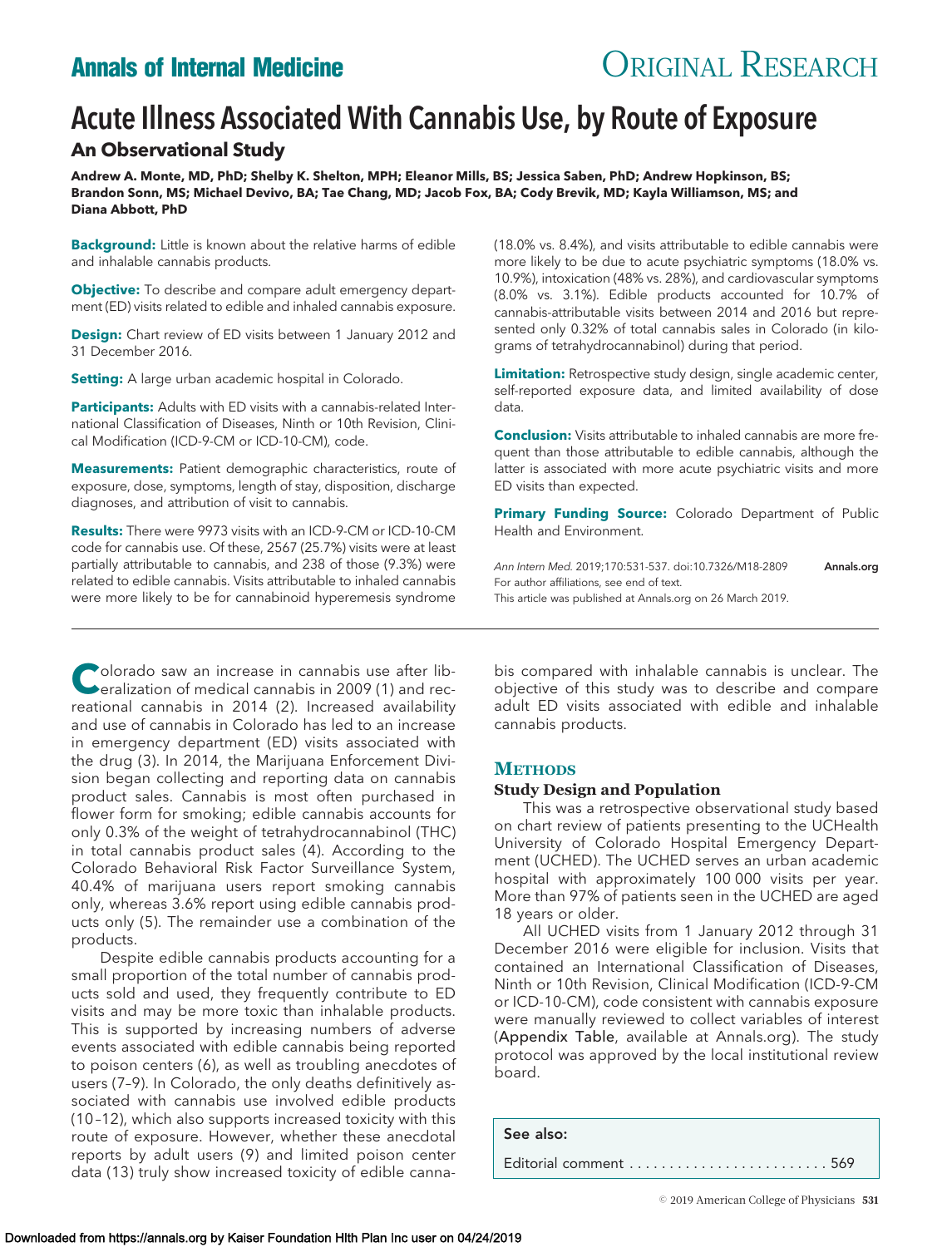| <b>Characteristic</b>                  | <b>All ED Visits</b><br>$(n = 449031)$ | <b>ED Visits With Cannabis-Related</b><br><b>ICD Code</b> ( $n = 9973$ ) | <b>Cannabis-Attributable</b><br>ED Visits ( $n = 2567$ ) |  |
|----------------------------------------|----------------------------------------|--------------------------------------------------------------------------|----------------------------------------------------------|--|
| Median age (IQR), y                    | 39 (27-54)                             | $36(27-48)$                                                              | $30(24-41)$                                              |  |
| Gender                                 |                                        |                                                                          |                                                          |  |
| Male                                   | 195 485 (43.5)                         | 6247 (62.6)                                                              | 1674 (65.2)                                              |  |
| Female                                 | 253 511 (56.5)                         | 3725 (37.4)                                                              | 893 (34.8)                                               |  |
| Unknown                                | 35 (0.01)                              | 1(0)                                                                     | (0)                                                      |  |
| Race                                   |                                        |                                                                          |                                                          |  |
| American Indian/Alaska Native          | 2685(0.6)                              | 65(0.7)                                                                  | 9(0.4)                                                   |  |
| Asian                                  | 12 487 (2.8)                           | 70 (0.7)                                                                 | 31(1.2)                                                  |  |
| <b>Black</b>                           | 124 462 (27.7)                         | 3408 (34.2)                                                              | 939 (36.6)                                               |  |
| Multiple                               | 769 (0.17)                             | 8(0.08)                                                                  | 0(0)                                                     |  |
| Native Hawaiian/other Pacific Islander | 1190 (0.27)                            | 16(0.2)                                                                  | 4(0.2)                                                   |  |
| Other                                  | 100 588 (22.4)                         | 1577 (15.8)                                                              | 455 (17.7)                                               |  |
| White                                  | 204 249 (45.5)                         | 4778 (47.9)                                                              | 1115 (43.4)                                              |  |
| Missing                                | 2601 (0.58)                            | 51(0.5)                                                                  | 14(0.6)                                                  |  |
| <b>Ethnicity</b>                       |                                        |                                                                          |                                                          |  |
| Hispanic                               | 100 339 (22.4)                         | 1622 (16.3)                                                              | 457 (17.8)                                               |  |
| Non-Hispanic                           | 346 422 (77.2)                         | 8318 (83.4)                                                              | 2101 (81.9)                                              |  |
| Missing                                | 2270(0.5)                              | 33 (0.33)                                                                | 9(0.35)                                                  |  |
| <b>State of residence</b>              |                                        |                                                                          |                                                          |  |
| Colorado                               | 427 245 (95.2)                         | 9418 (94.4)                                                              | 2315 (90.2)                                              |  |
| Other                                  | 21 786 (4.9)                           | 555(5.6)                                                                 | 252 (9.8)                                                |  |
| <b>Disposition</b>                     |                                        |                                                                          |                                                          |  |
| Admitted                               | 71 537 (15.9)                          | 4315 (43.3)                                                              | 810 (31.6)                                               |  |
| Observed in ED                         | 1790 (0.4)                             | 65 (0.65)                                                                | 19(0.74)                                                 |  |
| Died                                   | 393 (0.09)                             | 0(0)                                                                     | 0(0)                                                     |  |
| Discharged                             | 358 686 (79.9)                         | 5160 (51.7)                                                              | 1605(62.5)                                               |  |
| Admitted to intensive care unit        | 11(0)                                  | 2(0.02)                                                                  | 0(0)                                                     |  |
| Left against medical advice            | 1551(0.4)                              | 50(0.50)                                                                 | 6(0.23)                                                  |  |
| Left without being seen                | 8035 (1.8)                             | 91 (0.91)                                                                | 29(1.13)                                                 |  |
| Other                                  | 2779 (0.6)                             | 98 (0.98)                                                                | 44 (1.71)                                                |  |
| Transferred to different hospital      | 2969 (0.7)                             | 0(0)                                                                     | 0(0)                                                     |  |
| Transferred to psychiatric facility    | 1280(0.3)                              | 192 (1.93)                                                               | 54(2.10)                                                 |  |
| <b>Insurance</b>                       |                                        |                                                                          |                                                          |  |
| Indigent                               | 118 059 (26.3)                         | 1719 (17.2)                                                              | 451 (17.6)                                               |  |
| Medicaid                               | 159 674 (35.6)                         | 4225 (48.6)                                                              | 1190 (50.6)                                              |  |
| Medicare                               | 72 832 (16.2)                          | 1683 (19.4)                                                              | 361 (15.4)                                               |  |
| Other                                  | 94 852 (21.1)                          | 2192 (25.2)                                                              | 507 (21.6)                                               |  |
| <b>Veterans Affairs</b>                | 3614(0.8)                              | 154(1.8)                                                                 | 58 (2.5)                                                 |  |

ED = emergency department; ICD = International Classification of Diseases; IQR = interquartile range.

\* Data are numbers (percentages) unless otherwise indicated.

† Three visits were missing data on age.

#### **Study Participants and Coding**

Adults with an ED visit containing a cannabisrelated ICD-9-CM or ICD-10-CM code were included. Assessment of cannabis use is included in the drug use section of the standard nursing assessment questionnaire administered to patients seen at the UCHED and in the clinical notes of the medical providers. A visit was considered at least partially attributable to cannabis if 1 or more of the following criteria were met: 1) the ED provider identified cannabis as likely precipitating or contributing to the condition, 2) the patient was admitted to the hospital and the inpatient provider identified cannabis as likely precipitating or contributing to the condition, or 3) the urine toxicologic screening result was positive and there was a documented temporal relationship (within approximately 24 hours) with cannabis exposure and there was a condition or an event

motor vehicle collision or acute panic attack). Patients were considered pregnant if they had a positive urine pregnancy test result or on the basis of clinician note review when no pregnancy test was performed.

known to be associated with cannabis use (for example,

#### **Measurements**

Visits to the UCHED with cannabis-related ICD-9-CM or ICD-10-CM codes were manually abstracted by 4 trained research assistants who were blinded to the study hypothesis. Research assistants coded whether the visit was at least partially attributable to cannabis, the route of exposure, the dose (when available), the clinical symptoms, and the presenting symptoms. Clinical and presenting symptoms were not mutually exclusive. When the route of exposure was not documented, it was as-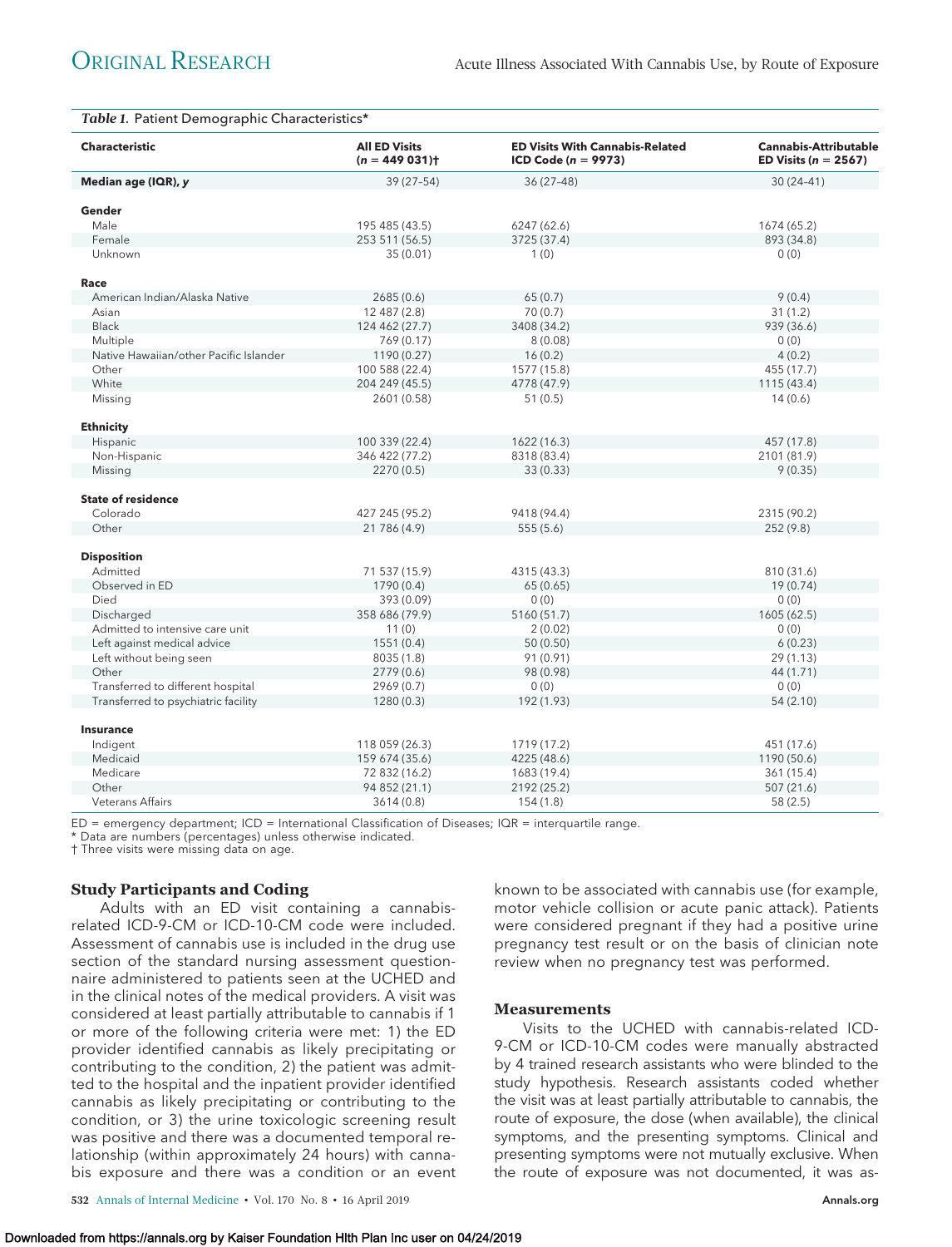sumed to be inhalation because this is the most common route of exposure in Colorado (5).

The research assistants were trained in chart abstraction using 50 UCHED charts with cannabis-related ICD-9-CM and ICD-10-CM codes selected from the study period. Charts were abstracted by a medical toxicologist and one of the research assistants. Discrepancies in coding were determined with regard to attribution of the visit to cannabis, clinical symptoms, route of exposure, and reported dose. The research assistants were retrained on discrepancies, and an additional 250 charts were then reviewed by the medical toxicologist to determine accuracy. The medical toxicologist abstracted a random sample of 10% of all charts reviewed by the research assistants, and the  $\kappa$  statistic was calculated to determine interrater reliability. Double abstraction was performed on 1111 visits in the ICD code– generated data set. Visits with questionable attribution to cannabis were arbitrated by the medical toxicologist. A sensitivity analysis was performed using 1% of all UCHED charts to ensure adequate capture of cannabisrelated visits using the ICD-9-CM and ICD-10-CM code search strategy.

#### **Statistical Analysis**

Descriptive statistics were used to characterize categorical variables in the overall population and in the subpopulations with cannabis-attributable and edible cannabis–attributable visits. Differences among the groups were evaluated using a  $\chi^2$  test. Absolute differences in clinical symptoms (with 95% CIs) were calculated as the percentage in the edible group minus the percentage in the inhalable group. Length of stay was summarized in both groups. Data analysis was performed using SAS, version 9.4 (SAS Institute).

We also compared the proportions of cannabisattributable visits by route of exposure (edible vs. inhalable) with the corresponding proportions of cannabis sales in the state. For this analysis, we summarized cannabis product sales data for Colorado and converted to kilograms of THC. We assumed THC content of 20% per kilogram of flower sold for inhalable cannabis and 10 mg of THC for each unit sold for edible cannabis. Assuming a 1:9 ratio for edible versus inhaled exposures, we calculated that a sample size of 2000 would provide enough



ED = emergency department; ICD = International Classification of Diseases.

*Figure 2.* Exposure to edible and inhalable cannabis products in cannabis-attributable visits at UCHED from 2012 to 2016.



Error bars indicate 95% CIs. UCHED = UCHealth University of Colorado Hospital Emergency Department.

data to reliably estimate a 5-fold increased rate of ED visits for edible versus inhaled exposure.

#### **Role of the Funding Source**

The Colorado Department of Public Health and Environment (CDPHE) funded this study through a competitive grant program. The CDPHE was not involved in study design, analysis, data interpretation, or dissemination of these findings.

#### **RESULTS**

There were 449 031 eligible visits to the UCHED during the study period. Cannabis-related ICD-9-CM or ICD-10-CM codes were present in 9973 visits (Table 1), and 2567 visits (25.7%) were deemed at least partially attributable to cannabis. Among these, the route of exposure was available in 2432 (94.7%). Edible ingestion was reported in 238 visits (9.3%), and exposure in the remainder was considered to be via inhalation (2194 were documented as such, and 135 had insufficient documentation) (Figure 1). The frequency of visits attributable to inhalable and edible cannabis increased each year during the study period (Figure 2). The dose was available in only 130 records (5.1%). Pregnant women accounted for fewer than 2% of patients with a cannabis-attributable visit ( $n = 46$ ).

#### **Reasons for Cannabis-Attributable ED Visits**

Gastrointestinal symptoms, including cannabinoid hyperemesis syndrome, were the most common reason among patients with cannabis-attributable visits ( $n =$ 788 [30.7%]). Specifically, 301 patients presented for 440 visits due to cannabinoid hyperemesis syndrome (range, 1 to 17 visits per patient per year). Intoxication was the second most common reason ( $n = 762$  [29.7%]). Psychiatric symptoms were the third most common ( $n = 633$ ) [24.7%]); of these, 297 (46.9%) were for acute psychiatric symptoms, such as acute anxiety or acute psychosis; 94 (14.1%) were for acute exacerbations of underlying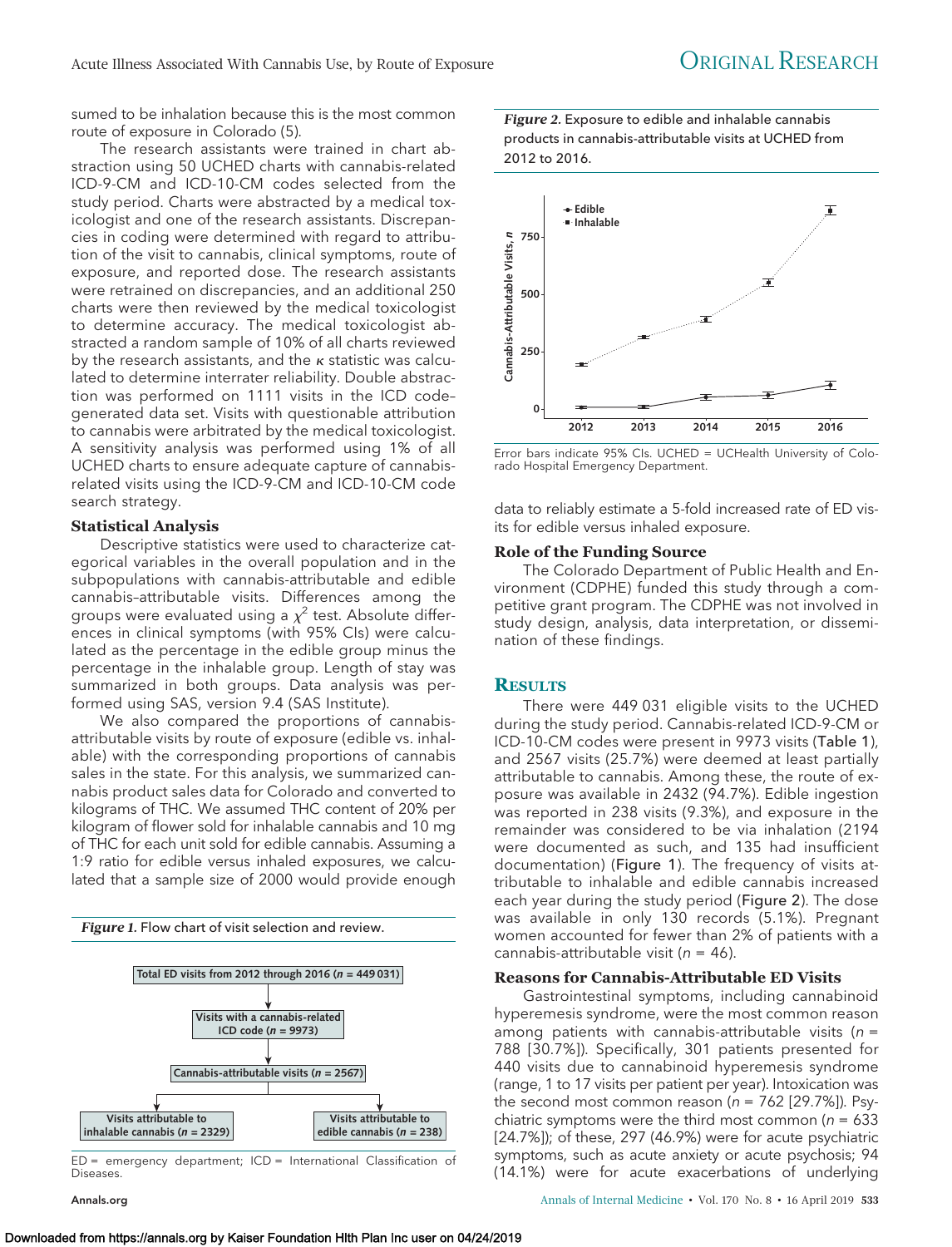*Table 2.* Most Common Clinical Conditions Associated With Cannabis-Attributable Visits, by Route of Exposure

| Condition                                        | Edible<br><b>Exposure</b><br>$(n = 238)$ , n $(%)$ | Inhalable<br><b>Exposure</b><br>$(n = 2329)$ , n $(%)$ | <b>Absolute Difference</b><br>(Edible - Inhalable)<br>(95% CI), percentage points | Total<br>Visits, $n$ (%) |
|--------------------------------------------------|----------------------------------------------------|--------------------------------------------------------|-----------------------------------------------------------------------------------|--------------------------|
| Gastrointestinal symptoms                        | 36(15.1)                                           | 752 (32.3)                                             | $-17.2$ ( $-12.2$ to $-22.1$ )                                                    | 788 (30.7)               |
| Cannabinoid hyperemesis syndrome                 | 20(8.4)                                            | 420 (18.0)                                             | $-9.6$ ( $-5.7$ to $-13.5$ )                                                      | 440 (17.1)               |
| Intoxication                                     | 115(48.3)                                          | 647 (27.8)                                             | 20.5 (13.9 to 27.1)                                                               | 762 (29.7)               |
| Psychiatric symptoms                             | 62(26.1)                                           | 571 (24.5)                                             | $1.6(-4.2 \text{ to } 7.4)$                                                       | 633 (24.7)               |
| Acute psychiatric symptoms                       | 43 (18.0)                                          | 254 (10.9)                                             | $7.1(2.1 \text{ to } 12.1)$                                                       | 297 (46.9)               |
| Acute exacerbation of underlying chronic disease | 1(0.4)                                             | 93 (4.0)                                               | $-3.6$ ( $-2.5$ to $-4.7$ )                                                       | 94 (14.1)                |
| Chronic psychiatric condition                    | 1(0.4)                                             | 99(4.3)                                                | $-3.9$ ( $-2.8$ to $-5.0$ )                                                       | 100(15.8)                |
| Cardiovascular symptoms                          | 19(8.0)                                            | 73(3.1)                                                | $4.9(1.4 \text{ to } 8.4)$                                                        | 92(3.6)                  |

chronic disease; and 100 (15.8%) were for chronic psychiatric conditions, such as depression, schizophrenia, or psychosis (Table 2).

# **Comparison of Visits Attributable to Inhalable Versus Edible Cannabis**

Patients with visits attributed to edible cannabis were similar in age to those with visits attributed to inhalable cannabis; however, they were more likely to be female (51.3% vs. 33.1%;  $P < 0.001$ ), more likely to live outside Colorado (40.8% vs. 6.6%;  $P < 0.001$ ), and less likely to be admitted to the hospital (18.9% vs. 32.9%;  $P < 0.001$ ). Length of stay was longer for visits attributable to inhalable cannabis (median, 3 hours [range, 0 to 121 hours] vs. 2 hours [range, 1 to 54 hours]).

Clinical symptoms for cannabis-attributable visits varied between the inhaled and edible exposure groups. Gastrointestinal symptoms were more common in patients exposed to inhalable compared with edible cannabis; 18.0% versus 8.4% had cannabinoid hyperemesis syndrome (mean difference, 9.6 percentage points [95% CI, 5.7 to 13.5 percentage points];  $P \leq$ 0.001). Although there was no difference in the frequency of overall psychiatric-related visits between groups, visits related to acute psychiatric symptoms were more common in patients with edible exposures (18.0% vs. 10.9%; mean difference, 7.1 percentage points [Cl, 2.1 to 12.1 percentage points];  $P < 0.001$ ). Visits due to cardiovascular symptoms were also more common in patients exposed to edible products (8.0% vs.  $3.1\%$ ;  $P < 0.001$ ). Severe adverse cardiovascular events, including myocardial infarction and ventricular dysrhythmia, occurred in both groups.

#### **Chart Review Sensitivity and Interrater Reliability**

We reviewed 4800 random ED records from the 449 031 overall visits from the study period. During 2012 to 2014, there were no records containing a mention of cannabis that were not included in our ICD-9- CM–generated data set. In 2015 and 2016, there were 26 records with a mention of cannabis exposure that were not captured by our search criteria (0.01% of total records). These charts were all in the subset of visits in which ICD-10-CM codes were used and represented polypharmacy ingestion cases with no identified temporal relationship with cannabis use and no urine toxicologic screening. The cannabis references were medical shorthand notation (for example, "+cann" or

"+pot") identified in consulting physician notes, and the exposure was not documented by the primary medical team caring for the patient. None of these cases were considered cannabis-attributable by our definition. The interrater reliability for abstracted data was good ( $\kappa$  = 0.79 [CI, 0.75 to 0.83]).

## **Colorado Sales Data by Route of Exposure**

Sales data showed that the unadjusted quantity of THC sold as both inhalable products and edible products increased between 2014 and 2016 in Colorado (Table 3). There was 309 times more THC sold in flower form, the primary product sold for inhalation, compared with edible products (range, 279 to 325) over this period. During the same period, 219 ED visits were attributable to edible exposure and 1819 to inhaled exposure. Thus, an estimated 10.7% of cannabisattributable ED visits between 2014 and 2016 were due to edible cannabis.

# **DISCUSSION**

This study involving nearly 10 000 cannabis-related ED visits with manual reconciliation of the role cannabis played in each visit showed that, although less frequent overall, edible products lead to more acute psychiatric events and cardiovascular symptoms than inhaled exposure. The high frequency of visits and the greater likelihood of hospital admission associated with inhalable products suggest that user education about the adverse health effects of inhalable cannabis may have the greatest effect on public health.

A PubMed literature search using the terms cannabis edible OR cannabis emergency on 8 November 2018 found 446 articles. In addition, we examined the systematic literature review report of the CDPHE's Retail Marijuana Public Health Advisory Committee, which is updated quarterly, on 22 October 2018. These articles suggest that ED visits associated with cannabis use are increasing (3, 14). Edible products are a major source of unintentional cannabis exposures in children, but the differences in health care visits associated with edible versus inhalable cannabis in adults have not been systematically examined (15–17). It has become clear that cannabis is associated with acute psychiatric illness (18 –20), and this has led to more ED visits that are at least partially attributable to cannabis, although these studies did not stratify visits by route of exposure.

**534** Annals of Internal Medicine • Vol. 170 No. 8 • 16 April 2019 **[Annals.org](http://www.annals.org)**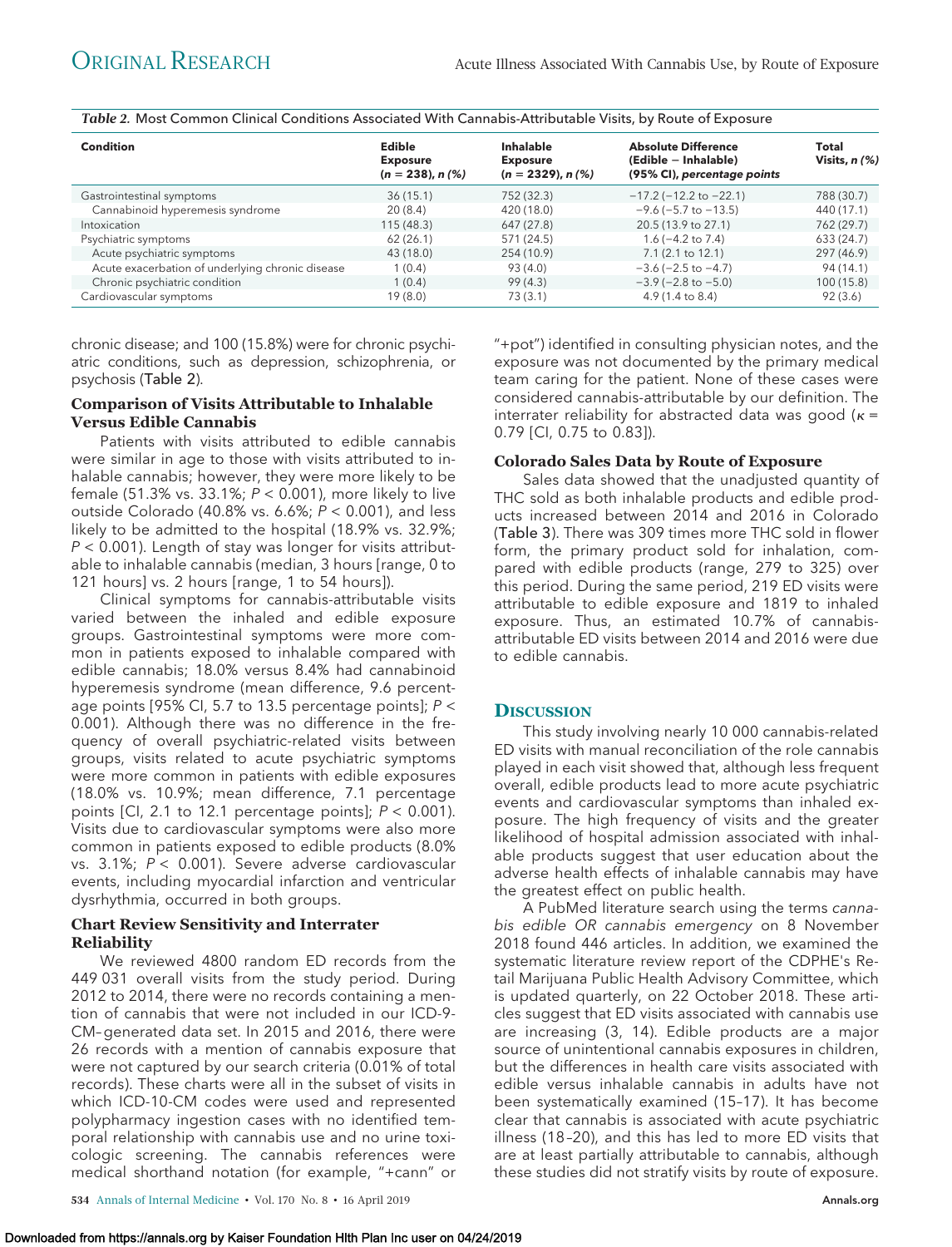Similarly, a study that examined the National Inpatient Sample found that admissions associated with cannabis had a high proportion of psychiatric and cardiovascular symptoms, although these visits also were not stratified by route of exposure (21).

The kinetics of absorption, onset, and duration of action of edible products may be well suited for medical indications but are not ideal for recreational use, in which the user hopes to feel the effects rapidly. Inhalable cannabis results in clinical effects within 10 minutes, peak blood concentrations occur within 30 to 90 minutes, and clearance is complete within 4 hours. Oral THC does not reach significant blood concentration until at least 30 minutes, with a peak at approximately 3 hours and clearance approximately 12 hours after ingestion (22). Users report longer-lasting effects with edible products than with smoking or vaping (8); they also report more intense effects and unpleasant psychiatric symptoms (9). These factors may lead to more severe clinical manifestations; death has been associated with use of edible products, as in the cases of a man who jumped from a balcony after consuming an edible product (11), a woman who was killed by her husband after he ingested an edible product (10), and a man who died by suicide at a ski resort after eating an edible product (12).

Hospital admission was more common in the cohort with visits attributable to inhalable cannabis. This seemed to be driven by admission of patients with cannabinoid hyperemesis syndrome, which is far more common among patients with inhaled exposure. The larger proportion of acute psychiatric visits associated with edible exposure is troubling given the capacity of THC to cause or exacerbate psychosis (20, 23–25) and the risk for violent behaviors linked to cannabisassociated psychosis (26, 27). The association of cardiovascular visits with edible exposure is also concerning. Cannabis is now recognized as a risk factor for adverse cardiovascular events (28, 29), and the increased rate of visits associated with edible products seems to have translated to a higher proportion of cardiovascular events in such visits.

Other studies using public health data (30), administrative hospital data sets (19), poison center data (15, 17), and retrospective designs (31, 32) have shown increased ED visits associated with cannabis use. These studies did

not use chart review to assess validity of diagnoses or symptoms. Despite its strengths, our study has several important limitations. It used a retrospective design with exposure data captured largely through self-report. There was no comparative community-based exposure cohort. Patients presenting to the ED clearly differ from the overall population of cannabis users, most of whom may use cannabis with no adverse effects. A prospective cohort of users and nonusers is necessary to determine the true rates of cannabis-attributable visits in the user population. We could not verify doses, and ingested doses may have been larger than inhaled doses. However, the dose was documented in 80 visits attributable to edible exposure, and only 19 were 50 mg or higher. We were surprised by the low dose of edible products reported by these patients considering that a typical joint in Colorado contains approximately 100 mg of THC. In addition, route of exposure was captured from the medical record and was presumed to be inhalation when it was not documented. This could have biased the analyses toward greater toxicity in the cohort with inhaled exposure, which further emphasizes our finding that edible products have greater toxicity per unit of cannabis sold. Finally, the UCHED has the second most visits per year in the state and is located in an area with high cannabis availability. These factors likely increase the rates of cannabis-attributable ED visits at this hospital.

Our data suggest an interesting relationship between route of cannabis exposure and ED visits. Although edible cannabis accounted for only 0.32% of total cannabis sales (in kilograms of THC) from 2014 to 2016, 10.7% of cannabis-attributable visits at the UCHED in this period were due to edible cannabis. If inhalable and edible cannabis were equally toxic and resulted in the same number of ED visits, we would expect that 0.3% of cannabis-attributable visits would be due to use of edible products. The observed proportion of cannabis-attributable visits with edible exposure was about 33 times higher than expected (10.7% vs. 0.32%) if both routes of exposure were equally toxic. However, there are limitations in using state-level sales data to infer ED visit rates, and careful interpretation of the results is required. First, we made assumptions about the THC content of the flower and edible products based on the average known THC concentration in Colorado products. Furthermore, we compared chart

*Table 3.* Cannabis Product Sales Reported to the Colorado Marijuana Enforcement Division in the Recreational Cannabis Period

| Year  |            | Sales of Inhalable<br><b>Cannabis Products</b> |                      | <b>Sales of Edible</b><br><b>Cannabis Products</b> |     |
|-------|------------|------------------------------------------------|----------------------|----------------------------------------------------|-----|
|       | Flower, kg | <b>THC</b><br>Content, kg*                     | <b>Units</b>         | THC<br>Content, kgt                                |     |
| 2014  | 67 239     | 13 4 48                                        | $4.8 \times 10^{6}$  | 48                                                 | 279 |
| 2015  | 108 507    | 21 701                                         | $7.0 \times 10^{6}$  | 70                                                 | 310 |
| 2016  | 152 244    | 30 449                                         | $9.4 \times 10^{6}$  | 94                                                 | 325 |
| Total | 327 990    | 65 598                                         | $21.2 \times 10^{6}$ | 212                                                | 309 |

THC = tetrahydrocannabinol.

\* Based on THC content of 20% per kilogram sold.

† Based on 10 mg per unit sold.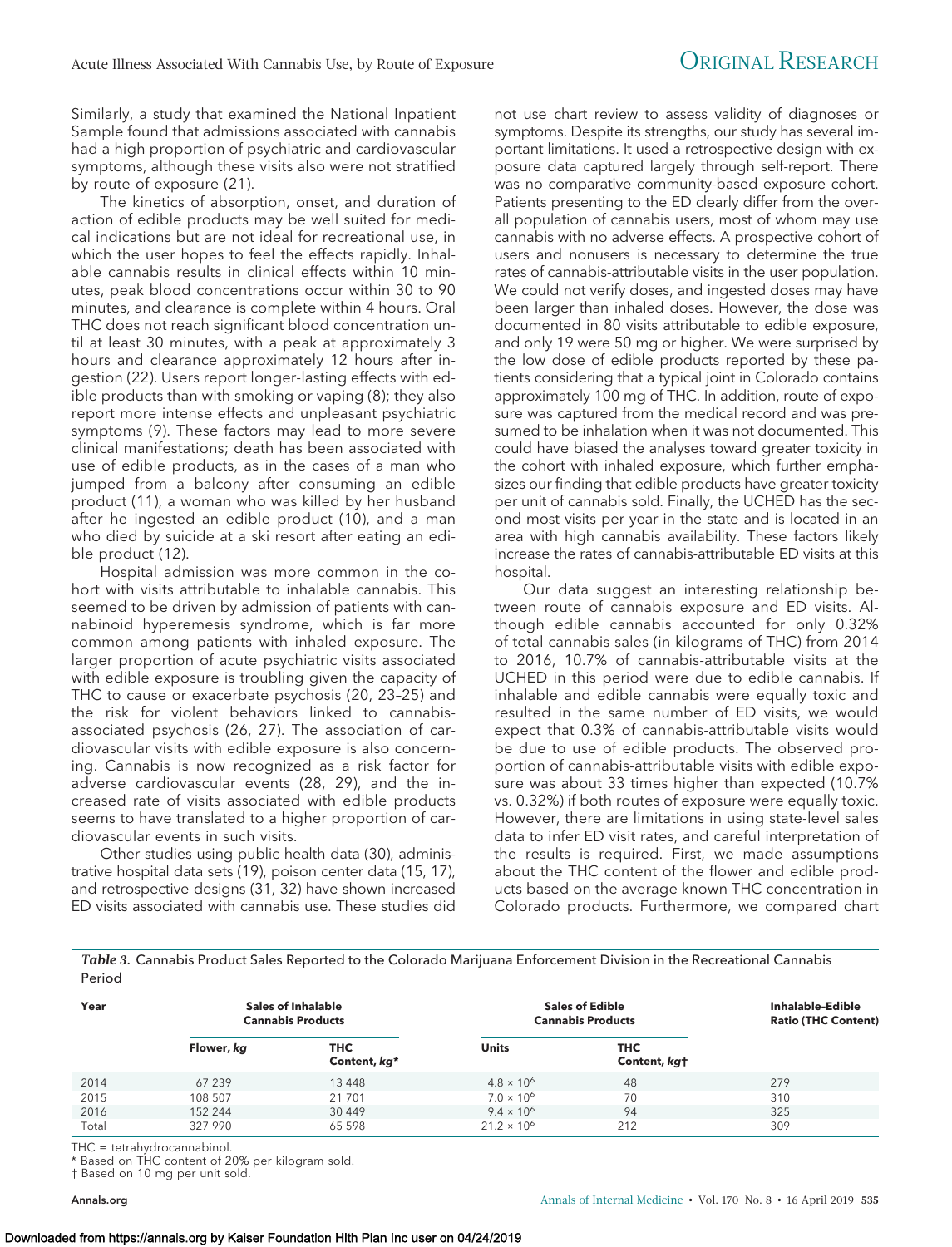data from a single hospital with state-level sales data. Our comparisons could not account for cannabis that is cultivated at home or obtained through the black market. However, these methods of procurement are believed to be minor compared with the retail marketplace in Colorado. More than 50% of Colorado cannabis dispensaries are in the Denver metropolitan area, but sales data are not geocoded in Colorado. Geocoding may be beneficial for other regions wishing to examine associations of products and clinical illness.

The increased number of visits attributable to edible products among visitors to Colorado suggests that naive users or tourists are at greater risk. There are many reasons for increased rates of adverse drug events, including inconsistent dosing (33), dose stacking (13), pharmacodynamic variability between routes of exposure (34), unintentional exposure (17), and user naiveness (7, 35). These findings should be considered carefully in states considering legalization of recreational cannabis. Some have argued for stricter state regulations on edible products, with pediatric exposures as the primary supporting evidence (36). It may be best to limit edible products to medical indications in order to minimize pediatric exposures and mitigate the excessive rate of adult ED visits associated with these products. At the very least, users must be educated about the delayed kinetic profile and the increased risk for acute psychiatric and adverse cardiovascular events associated with edible ingestion. As suggested by the American College of Clinical Pharmacology (37), the U.S. Food and Drug Administration should strongly consider increased oversight of these products in order to standardize packaging, dosing, warnings, and user education. Minimization of heavy cannabis use may lead to fewer ED visits and hospital admissions related to cannabinoid hyperemesis syndrome. Education of users about the adverse health effects of cannabis use may have the greatest effect on public health.

In conclusion, inhalable cannabis results in a higher frequency of cannabis-attributable ED visits, although acute psychiatric events and cardiovascular symptoms are more common with edible exposure. Future studies that examine cannabis-attributable ED visits should be stratified by route of exposure and should account for population exposure to inhalable and edible products.

From University of Colorado School of Medicine, Aurora, Colorado, and Rocky Mountain Poison & Drug Center, Denver Health and Hospital Authority, Denver, Colorado (A.A.M.); and University of Colorado School of Medicine, Aurora, Colorado (S.K.S., E.M., J.S., A.H., B.S., M.D., T.C., J.F., C.B., K.W., D.A.).

**Disclaimer:** The contents of this work are the sole responsibility of the authors and do not necessarily represent the views of the National Institutes of Health (NIH) or the CDPHE.

**Grant Support:** By a grant entitled "The Adverse Health Effects of Edible Cannabis Products" from the CDPHE. Dr. Monte received support from NIH K23 GM110516, NIH CTSI UL1 TR001082, and CDPHE 17 FHHA 96950.

**Disclosures:** Dr. Monte reports grants from the Colorado Department of Public Health and Environment during the conduct of the study and also sits on the Colorado Retail Marijuana Public Health Advisory Committee, a group of clinicians and scientists tasked with reviewing the scientific literature related to the public health effects of cannabis use and exposure. Dr. Saben reports grants from the Colorado Department of Public Health and Environment during the conduct of the study. Authors not named here have disclosed no conflicts of interest. Disclosures can also be viewed at [www.acponline.org](http://www.acponline.org/authors/icmje/ConflictOfInterestForms.do?msNum=M18-2809) [/authors/icmje/ConflictOfInterestForms.do?msNum=M18-2809.](http://www.acponline.org/authors/icmje/ConflictOfInterestForms.do?msNum=M18-2809)

**Reproducible Research Statement:** Study protocol, statistical code, and data set: Available from Dr. Monte (e-mail, [andrew](mailto:andrew.monte@ucdenver.edu) [.monte@ucdenver.edu\)](mailto:andrew.monte@ucdenver.edu).

**Corresponding Author:** Andrew A. Monte, MD, PhD, Department of Emergency Medicine, University of Colorado School of Medicine, 12401 East 17th Avenue, Aurora, CO 80045; e-mail, [andrew.monte@ucdenver.edu.](mailto:andrew.monte@ucdenver.edu)

Current author addresses and author contributions are available at [Annals.org.](http://www.annals.org)

# **References**

1. Ogden DW. Investigations and Prosecutions in States Authorizing the Medical Use of Marijuana [Memorandum]. Accessed at [http:](http://blogs.justice.gov/main/archives/192) [//blogs.justice.gov/main/archives/192](http://blogs.justice.gov/main/archives/192) on 18 August 2014.

2. Colo. Const. amend. LXIV.

3. Zhu H, Wu LT. Trends and correlates of cannabis-involved emergency department visits: 2004 to 2011. J Addict Med. 2016;10:429- 36. [PMID: 27574753]

4. Colorado Department of Revenue. Marijuana Sales Reports. Denver: Colorado Department of Revenue; 2018. Accessed at [www](http://www.colorado.gov/pacific/revenue/colorado-marijuana-sales-reports) [.colorado.gov/pacific/revenue/colorado-marijuana-sales-reports](http://www.colorado.gov/pacific/revenue/colorado-marijuana-sales-reports) on 9 July 2018.

5. Colorado Department of Public Health and Environment. Behavioral Risk Factor Surveillance System and Child Health Survey. Denver: Colorado Department of Public Health and Environment; 2018. Accessed at [www.colorado.gov/pacific/cdphe/behaviorsurvey](http://www.colorado.gov/pacific/cdphe/behaviorsurvey) on 7 February 2019.

6. Cao D, Srisuma S, Bronstein AC, Hoyte CO. Characterization of edible marijuana product exposures reported to United States poison centers. Clin Toxicol (Phila). 2016;54:840-6. [PMID: 27418198]

7. Dowd M. Don't harsh our mellow, dude. The New York Times. 3 June 2014. Accessed at [www.nytimes.com/2014/06/04/opinion](http://www.nytimes.com/2014/06/04/opinion/dowd-dont-harsh-our-mellow-dude.html) [/dowd-dont-harsh-our-mellow-dude.html](http://www.nytimes.com/2014/06/04/opinion/dowd-dont-harsh-our-mellow-dude.html) on 7 February 2019.

8. Giombi KC, Kosa KM, Rains C, Cates SC. Consumers' perceptions of edible marijuana products for recreational use: likes, dislikes, and reasons for use. Subst Use Misuse. 2018;53:541-7. [PMID: 28910182] doi:10.1080/10826084.2017.1343353

9. Lamy FR, Daniulaityte R, Sheth A, Nahhas RW, Martins SS, Boyer EW, et al. "Those edibles hit hard": exploration of Twitter data on cannabis edibles in the U.S. Drug Alcohol Depend. 2016;164:64-70. [PMID: 27185160] doi:10.1016/j.drugalcdep.2016.04.029

10. Phillips N. Trial for Richard Kirk in Observatory Park slaying set for March 2017. The Denver Post. 29 September 2016. Accessed at [www.denverpost.com/2016/09/29/richard-kirk-observatory-park](http://www.denverpost.com/2016/09/29/richard-kirk-observatory-park-marijuana-killing-wife-insanity-plea/2016) [-marijuana-killing-wife-insanity-plea/2016](http://www.denverpost.com/2016/09/29/richard-kirk-observatory-park-marijuana-killing-wife-insanity-plea/2016) on 7 February 2019.

11. Ingold J. Denver coroner: Man fell to death after eating marijuana cookies. The Denver Post. 2 April 2014. Accessed at [www](http://www.denverpost.com/2014/04/02/denver-coroner-man-fell-to-death-after-eating-marijuana-cookies/2014) [.denverpost.com/2014/04/02/denver-coroner-man-fell-to-death](http://www.denverpost.com/2014/04/02/denver-coroner-man-fell-to-death-after-eating-marijuana-cookies/2014) [-after-eating-marijuana-cookies/2014](http://www.denverpost.com/2014/04/02/denver-coroner-man-fell-to-death-after-eating-marijuana-cookies/2014) on 7 February 2019.

12. Third Death in Colorado Linked to Marijuana Edibles. Food Safety News. 27 March 2015. Accessed at [www.foodsafetynews.com](http://www.foodsafetynews.com/2015/03/third-death-in-colorado-linked-to-edible-marijuana/#.WzKfui2ZOjQ)

**536** Annals of Internal Medicine • Vol. 170 No. 8 • 16 April 2019 **[Annals.org](http://www.annals.org)**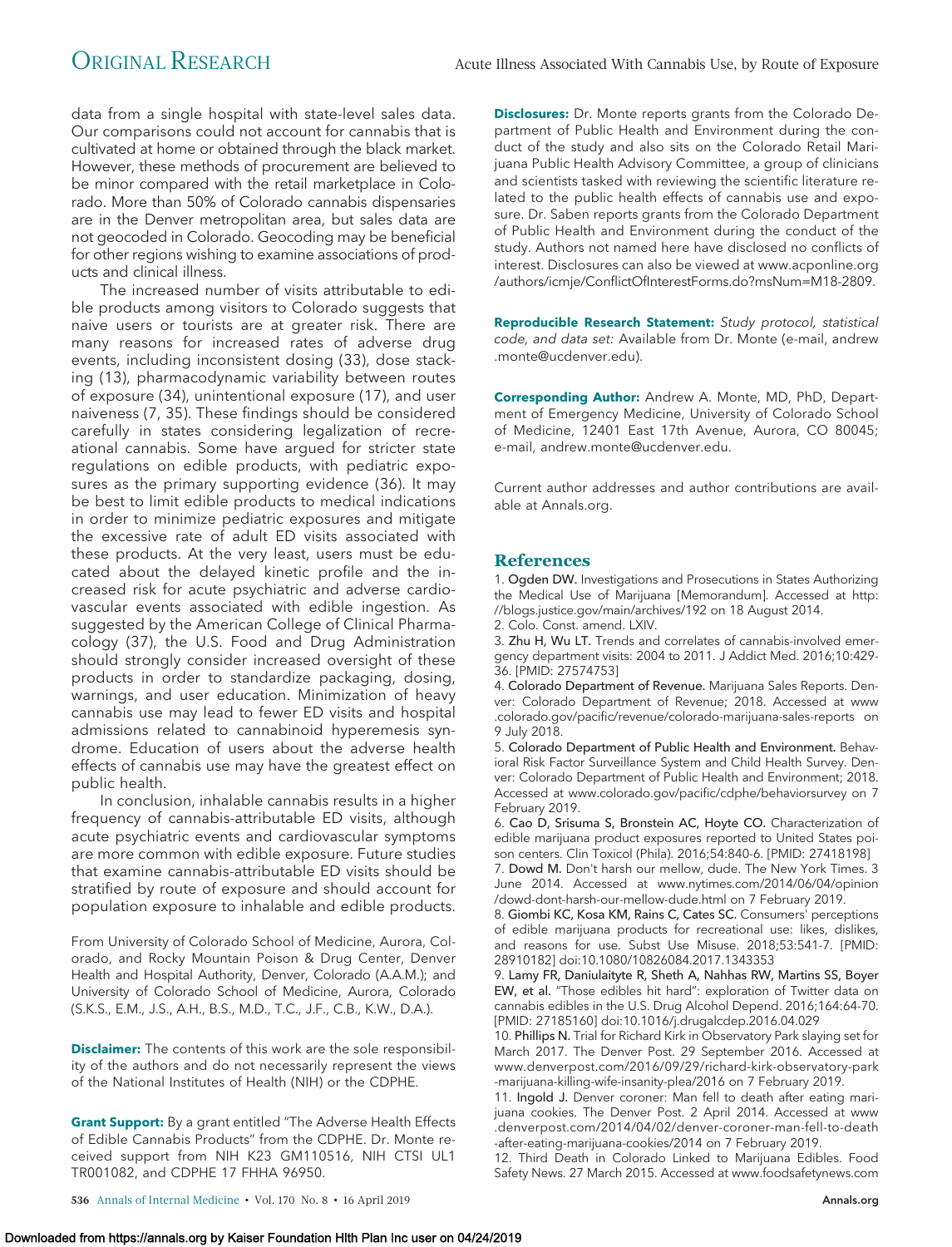/2015/03/third-death-in-colorado-linked-to-edible-marijuana/# [.WzKfui2ZOjQ](http://www.foodsafetynews.com/2015/03/third-death-in-colorado-linked-to-edible-marijuana/#.WzKfui2ZOjQ) on 24 June 2018.

13. Monte AA, Zane RD, Heard KJ. The implications of marijuana legalization in Colorado. JAMA. 2015;313:241-2. [PMID: 25486283] doi:10.1001/jama.2014.17057

14. Wang GS, Hall K, Vigil D, Banerji S, Monte A, VanDyke M. Marijuana and acute health care contacts in Colorado. Prev Med. 2017; 104:24-30. [PMID: 28365373] doi:10.1016/j.ypmed.2017.03.022

15. Wang GS, Le Lait MC, Deakyne SJ, Bronstein AC, Bajaj L, Roosevelt G. Unintentional pediatric exposures to marijuana in Colorado, 2009 –2015. JAMA Pediatr. 2016;170:e160971. [PMID: 27454910] doi:10.1001/jamapediatrics.2016.0971

16. Wang GS, Roosevelt G, Heard K. Pediatric marijuana exposures in a medical marijuana state. JAMA Pediatr. 2013;167:630-3. [PMID: 23712626] doi:10.1001/jamapediatrics.2013.140

17. Wang GS, Roosevelt G, Le Lait MC, Martinez EM, Bucher-Bartelson B, Bronstein AC, et al. Association of unintentional pediatric exposures with decriminalization of marijuana in the United States. Ann Emerg Med. 2014;63:684-9. [PMID: 24507243] doi:10 .1016/j.annemergmed.2014.01.017

18. Hudak M, Severn D, Nordstrom K. Edible cannabis-induced psychosis: intoxication and beyond [Letter]. Am J Psychiatry. 2015;172: 911-2. [PMID: 26324307] doi:10.1176/appi.ajp.2015.15030358

19. Hall KE, Monte AA, Chang T, Fox J, Brevik C, Vigil DI, et al. Mental health-related emergency department visits associated with cannabis in Colorado. Acad Emerg Med. 2018;25:526-37. [PMID: 29476688] doi:10.1111/acem.13393

20. D'Souza DC, Perry E, MacDougall L, Ammerman Y, Cooper T, Wu YT, et al. The psychotomimetic effects of intravenous delta-9 tetrahydrocannabinol in healthy individuals: implications for psychosis. Neuropsychopharmacology. 2004;29:1558-72. [PMID: 15173844]

21. Desai R, Shamim S, Patel K, Sadolikar A, Kaur VP, Bhivandkar S, et al. Primary causes of hospitalizations and procedures, predictors of in-hospital mortality, and trends in cardiovascular and cerebrovascular events among recreational marijuana users: a five-year nationwide inpatient assessment in the United States. Cureus. 2018;10: e3195. [PMID: 30402363] doi:10.7759/cureus.3195

22. Grotenhermen F. Pharmacokinetics and pharmacodynamics of cannabinoids. Clin Pharmacokinet. 2003;42:327-60. [PMID: 12648025]

23. Di Forti M, Marconi A, Carra E, Fraietta S, Trotta A, Bonomo M, et al. Proportion of patients in South London with first-episode psychosis attributable to use of high potency cannabis: a case-control study. Lancet Psychiatry. 2015;2:233-8. [PMID: 26359901] doi:10 .1016/S2215-0366(14)00117-5

24. van Os J, Bak M, Hanssen M, Bijl RV, de Graaf R, Verdoux H. Cannabis use and psychosis: a longitudinal population-based study. Am J Epidemiol. 2002;156:319-27. [PMID: 12181101]

25. Volkow ND, Baler RD, Compton WM, Weiss SR. Adverse health effects of marijuana use. N Engl J Med. 2014;370:2219-27. [PMID: 24897085] doi:10.1056/NEJMra1402309

26. Kylie Lee KS, Sukavatvibul K, Conigrave KM. Cannabis use and violence in three remote Aboriginal Australian communities: analysis of clinic presentations. Transcult Psychiatry. 2015;52:827-39. [PMID: 26045571] doi:10.1177/1363461515589047

27. Norström T, Rossow I. Cannabis use and violence: is there a link? Scand J Public Health. 2014;42:358-63. [PMID: 24608093] doi:10 .1177/1403494814525003

28. Jouanjus E, Lapeyre-Mestre M, Micallef J; French Association of the Regional Abuse and Dependence Monitoring Centres (CEIP-A) Working Group on Cannabis Complications. Cannabis use: signal of increasing risk of serious cardiovascular disorders. J Am Heart Assoc. 2014;3:e000638. [PMID: 24760961] doi:10.1161/JAHA.113.000638 29. Kalla A, Krishnamoorthy PM, Gopalakrishnan A, Figueredo VM. Cannabis use predicts risks of heart failure and cerebrovascular accidents: results from the National Inpatient Sample. J Cardiovasc Med (Hagerstown). 2018;19:480-4. [PMID: 29879084] doi:10.2459 /JCM.0000000000000681

30. Colorado Department of Public Health and Environment. Monitoring Health Concerns Related to Marijuana in Colorado. Denver: Colorado Department of Public Health and Environment; 2014. Accessed at [www.colorado.gov/pacific/cdphe/retail-marijuana-public](http://www.colorado.gov/pacific/cdphe/retail-marijuana-public-health-advisory-committee) [-health-advisory-committee](http://www.colorado.gov/pacific/cdphe/retail-marijuana-public-health-advisory-committee) on 7 February 2019.

31. Kim HS, Anderson JD, Saghafi O, Heard KJ, Monte AA. Cyclic vomiting presentations following marijuana liberalization in Colorado. Acad Emerg Med. 2015;22:694-9. [PMID: 25903855] doi:10 .1111/acem.12655

32. Kim HS, Hall KE, Genco EK, Van Dyke M, Barker E, Monte AA. Marijuana tourism and emergency department visits in Colorado [Letter]. N Engl J Med. 2016;374:797-8. [PMID: 26933869] doi:10 .1056/NEJMc1515009

33. Vandrey R, Raber JC, Raber ME, Douglass B, Miller C, Bonn-Miller MO. Cannabinoid dose and label accuracy in edible medical cannabis products. JAMA. 2015;313:2491-3. [PMID: 26103034] doi: 10.1001/jama.2015.6613

34. Newmeyer MN, Swortwood MJ, Taylor ME, Abulseoud OA, Woodward TH, Huestis MA. Evaluation of divided attention psychophysical task performance and effects on pupil sizes following smoked, vaporized and oral cannabis administration. J Appl Toxicol. 2017;37:922-32. [PMID: 28138971] doi:10.1002/jat.3440

35. Allen JA, Davis KC, Duke JC, Nonnemaker JM, Bradfield BR, Farrelly MC. New product trial, use of edibles, and unexpected highs among marijuana and hashish users in Colorado. Drug Alcohol Depend. 2017;176:44-7. [PMID: 28514695] doi:10.1016/j.drugalcdep .2017.03.006

36. MacCoun RJ, Mello MM. Half-baked—the retail promotion of marijuana edibles. N Engl J Med. 2015;372:989-91. [PMID: 25760351] doi:10.1056/NEJMp1416014

37. Benjamin DM, Fossler MJ. Edible cannabis products: it is time for FDA oversight. J Clin Pharmacol. 2016;56:1045-7. [PMID: 27270959] doi:10.1002/jcph.778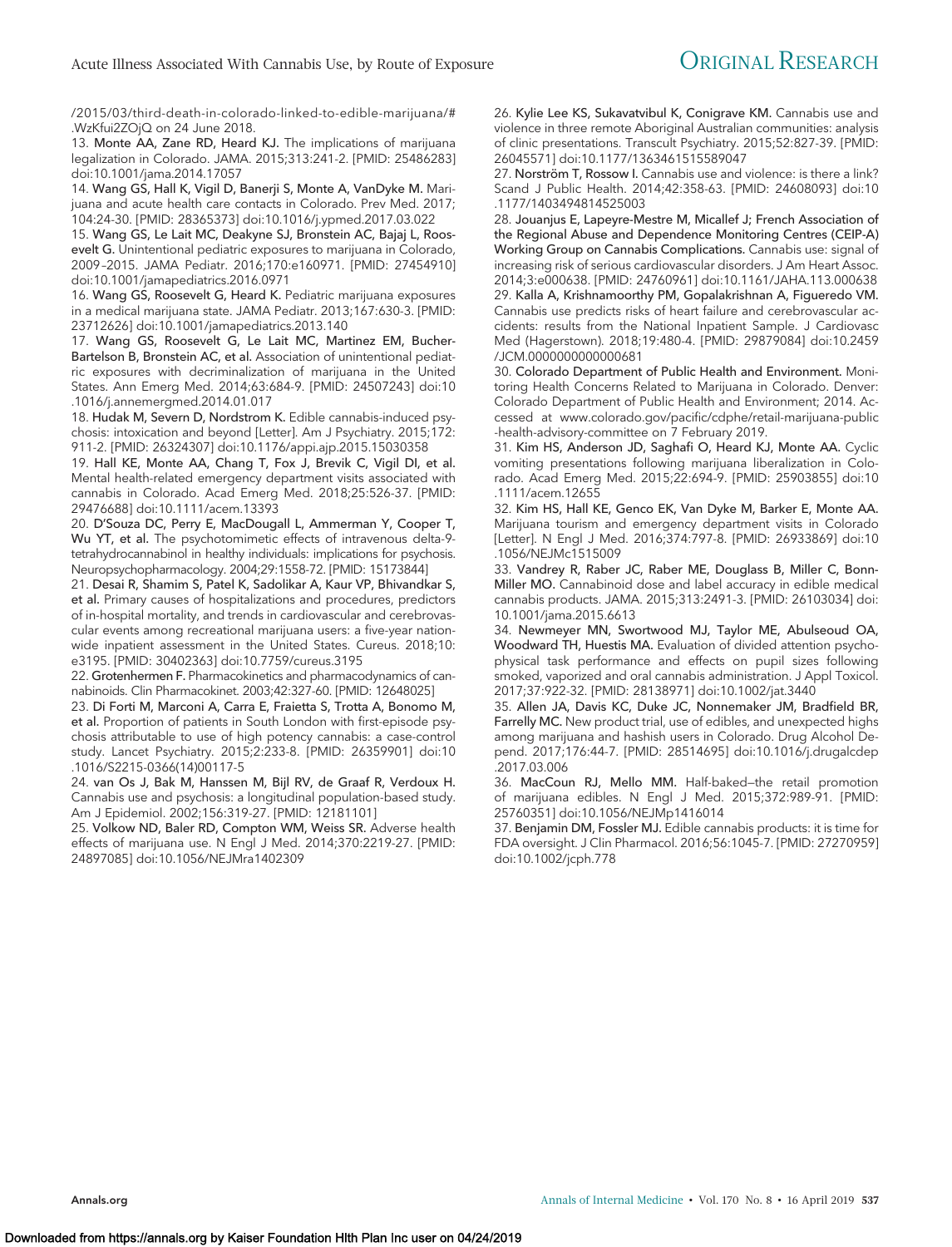**Current Author Addresses:** Drs. Monte, Chang, Brevik, and Abbott; Ms. Mills; Mr. Hopkinson; Mr. Devivo; and Mr. Fox: Department of Emergency Medicine, University of Colorado School of Medicine, 12401 East 17th Avenue, Aurora, CO 80045.

Ms. Shelton, Dr. Saben, and Mr. Sonn: University of Colorado, 12469 East 17th Place, Aurora, CO 80045.

Ms. Williamson: Colorado School of Public Health, University of Colorado, 13001 East 17th Place, Aurora, CO 80045.

**Author Contributions:** Conception and design: A.A. Monte. Analysis and interpretation of the data: A.A. Monte, S.K. Shelton, E. Mills, J. Saben, K. Williamson, D. Abbott. Drafting of the article: A.A. Monte, S.K. Shelton, J. Saben.

Critical revision of the article for important intellectual content: A.A. Monte, S.K. Shelton, J. Saben, D. Abbott.

Final approval of the article: A.A. Monte, S.K. Shelton, E. Mills, J. Saben, A. Hopkinson, B. Sonn, M. Devivo, T. Chang, J. Fox, C. Brevik, K. Williamson, D. Abbott.

Statistical expertise: A.A. Monte, K. Williamson, D. Abbott. Obtaining of funding: A.A. Monte.

Administrative, technical, or logistic support: A.A. Monte, E. Mills, J. Saben, A. Hopkinson, B. Sonn.

Collection and assembly of data: A.A. Monte, S.K. Shelton, E. Mills, M. Devivo, T. Chang, J. Fox, C. Brevik.